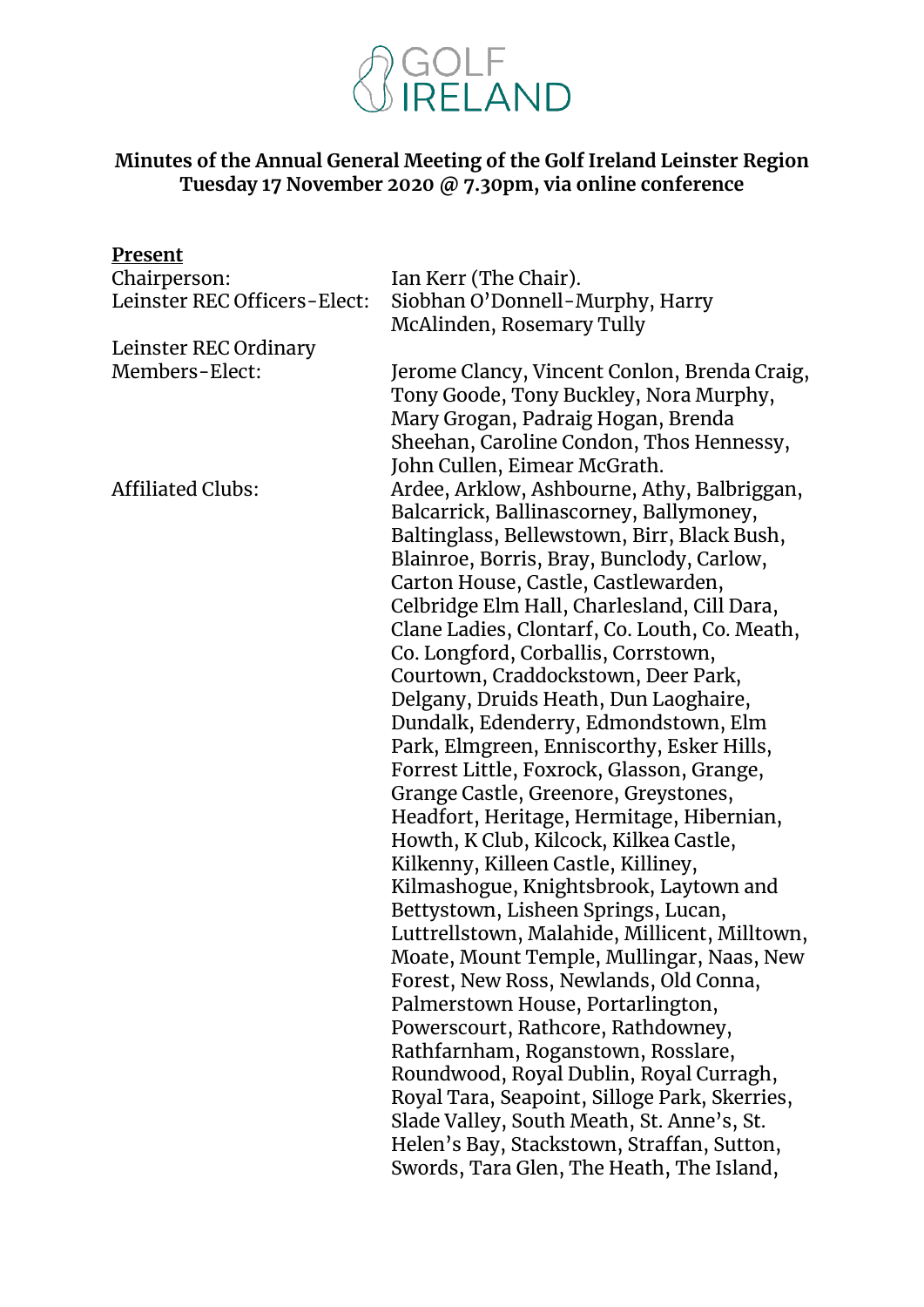Tullamore, Waterford, Westmanstown, Wexford, Wicklow, Woodbrook, Woodenbridge.

Chief Executive Officer: Mark Kennelly.

Staff members: Teresa Thompson, Eoin Holligan.

# **1. Introduction by Chair of AGM**

An introduction was provided by the Chair, acknowledging the unusual circumstances of the 'virtual' due to the restrictions associated with the Covid-19 pandemic. Clubs were thanked for their participation, understanding and patience as the regional structures in Golf Ireland were being established in such trying circumstances. The contribution of the outgoing GUI Provincial Branch and ILGU Districts to the creation of Golf Ireland was also acknowledged.

## **2. Election of Members of Regional Executive Committee**

On behalf of the Transition Board of Golf Ireland, the Chair deemed the following elected to the Leinster Regional Executive Committee:

Chair – Siobhan O'Donnell-Murphy, Mullingar.

Treasurer – Harry McAlinden, Bray.

Secretary – Rosemary Tully, Carlow.

Ordinary Members Zone A – Jerome Clancy, Clontarf. Vincent Conlon, Dundalk. Brenda Craig, Roganstown.

Ordinary Members Zone B – Tony Goode, Lucan. Tony Buckley, New Forest. Nora Murphy, Headfort.

Ordinary Members Zone C – Mary Grogan, Stackstown. Padraig Hogan, Elm Park. Brenda Sheehan, Killiney.

Ordinary Members Zone D – Caroline Condon, Royal Curragh. Thos Hennessy, Carlow. John Cullen, Enniscorthy.

Final Ordinary Member Position – Eimear McGrath, Enniscorthy.